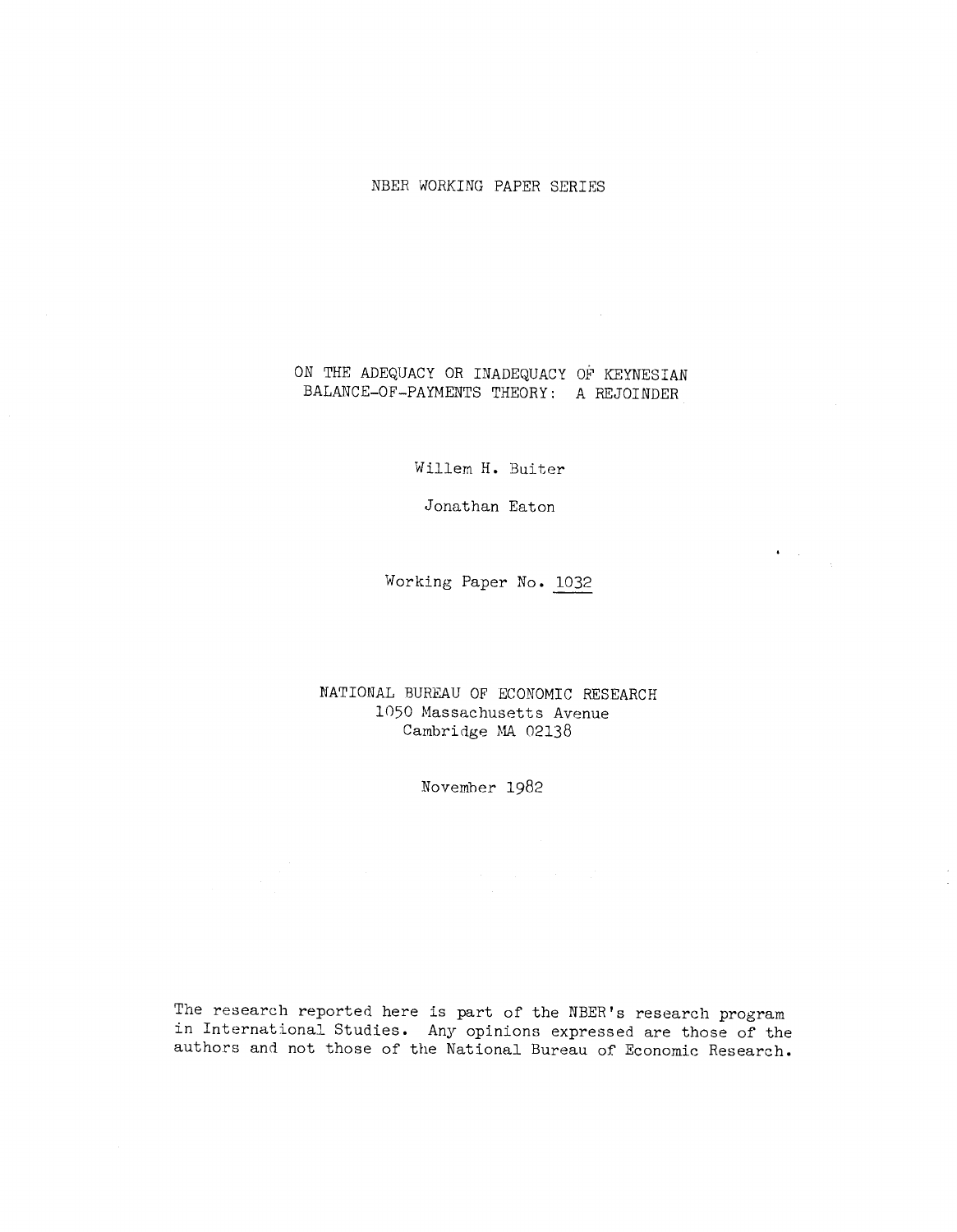On the Adequacy or Inadequacy of Keynesian Balance—of--Payments Theory: A Rejoinder

# Abstract

This note again refutes Kuska's proposition that equality between the demand for and supply of money ("money market equilibrium') implies equilibrium in the balance of payments. Indeed, under a regime of fixed exchange rates it is precisely the balance of payments deficit or surplus that equilibrates the money market. The refutation of Kuska's proposition does not require any special assumptions about sterilisation policies. It is also established, again contrary to Kuska, that in a two country world with a fixed exchange rate, internationally mobile capital and endogenous interest rates, only one country can independently achieve a money supply target.

Failure to distinguish between the change in the money stock and domestic credit expansion appears to be the source of Kuska's erroneous indictment of "Keynesian" balance—of—payments theory. We also establish the conditions under which alternative (ex-ante) balance of payments definitions can be substituted for an asset market equilibrium condition.

> Willem H. Buiter London School of Economics Houghton Street London, WC2A 2AE United Kingdom

01—405—7 68 6

Jonathan Eaton Economic Growth Center Yale University Box 1987 Yale Station New Haven, Connecticut 06520

(203) 436—8414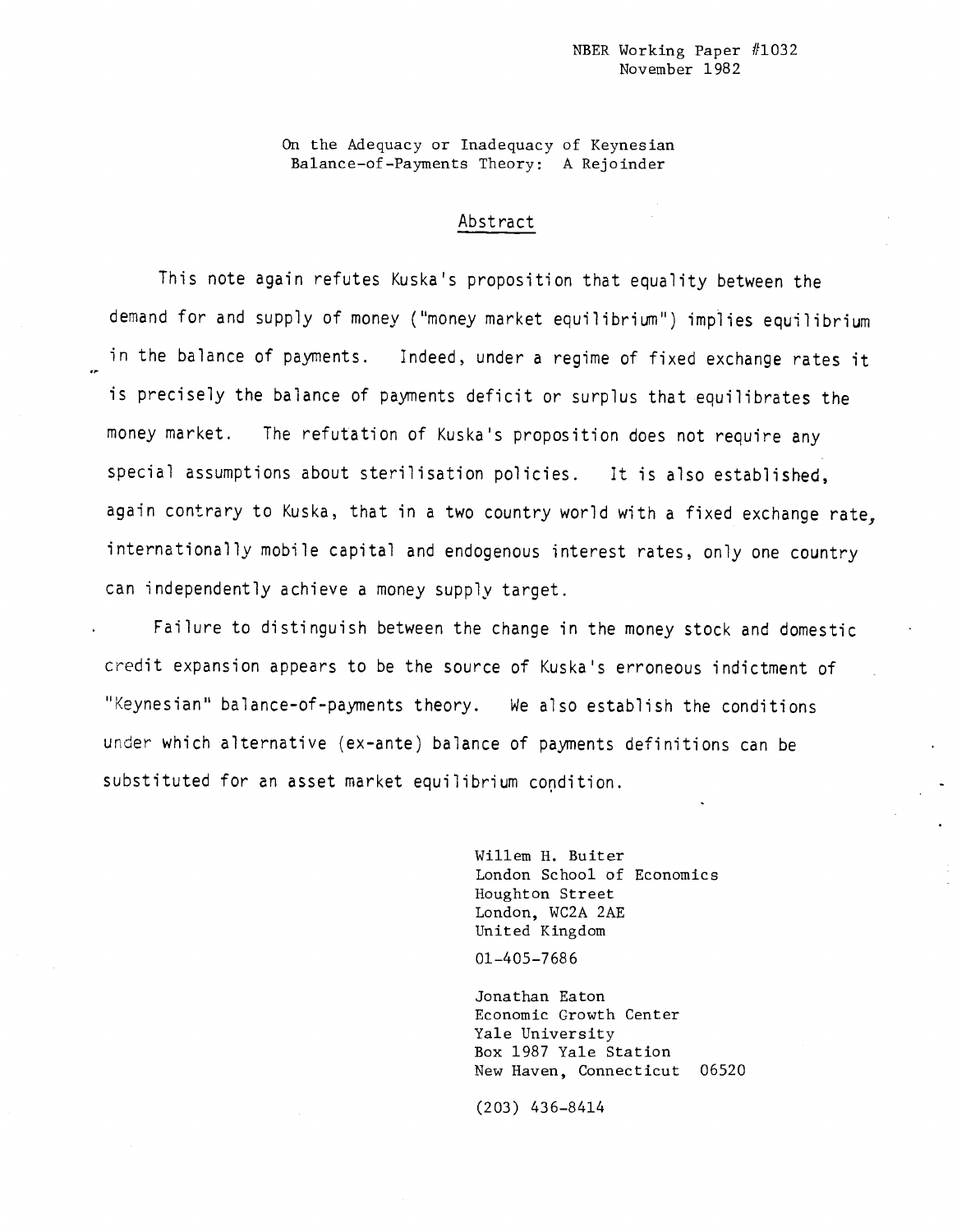## On the Adequacy or Inadequacy of Keynesian Balance-of-Payments Theory: A Rejoinder

by

Willem H. Buiter and Jonathan Eaton\*

In a recent issue of this Review (September 1982) Edward A. Kuska has replied to comments by Alan V. Deardorff, Norman C. Miller and us (this Review, September 1981) on his article 'On the Almost Total Inadequacy of Keynesian Balance—of-Payments Theory", published by this Review in September 1978. In his original paper Kuska set forth four Propositions indicting a large number of balance-of-payments models (which he chose to call "Keynesian") as being "inadequate" or inconsistent.

His Proposition 1 stated that omission of wealth in asset demand functions can have potentially bizarre implications for the implicit specification of "suppressed" asset demand functions. Along with our fellow commentators we agreed with this proposition, pointing out that it is well-known and has been reflected in macroeconomic models for some time without affecting their essential features or implications for policy in a fundamental way. No more need be said about this.

Kuska's Propositions 2 and 3 are the source of the controversy. Proposition 2 states that "Models which bring each country's demand and supply of money into equality have zero overall balance—of-payments figures in all periods. This is true whether the supplies of money are taken to be endogenous or exogenous. If in addition, the model includes other equations which allow the overall balanceof-payments to be non-zero, it is contradictory" (p.664). In Proposition 3 he states that "Models in which more than one market—clearing equation is suppressed do not require equilibrium in any of the excluded markets"  $(p.664)$ . Our comment demonstrated that Proposition 2 is based on an erroneous concept of equilibrium in which beginnning-of-period asset supplies are equated to end-of—period demands.

<sup>\*</sup> London School of Economics and National Bureau of Economic Research and Yale University and National Bureau of Economic Research, respectively.

<sup>1</sup> Proposition 4 is a corollary of Proposition 2.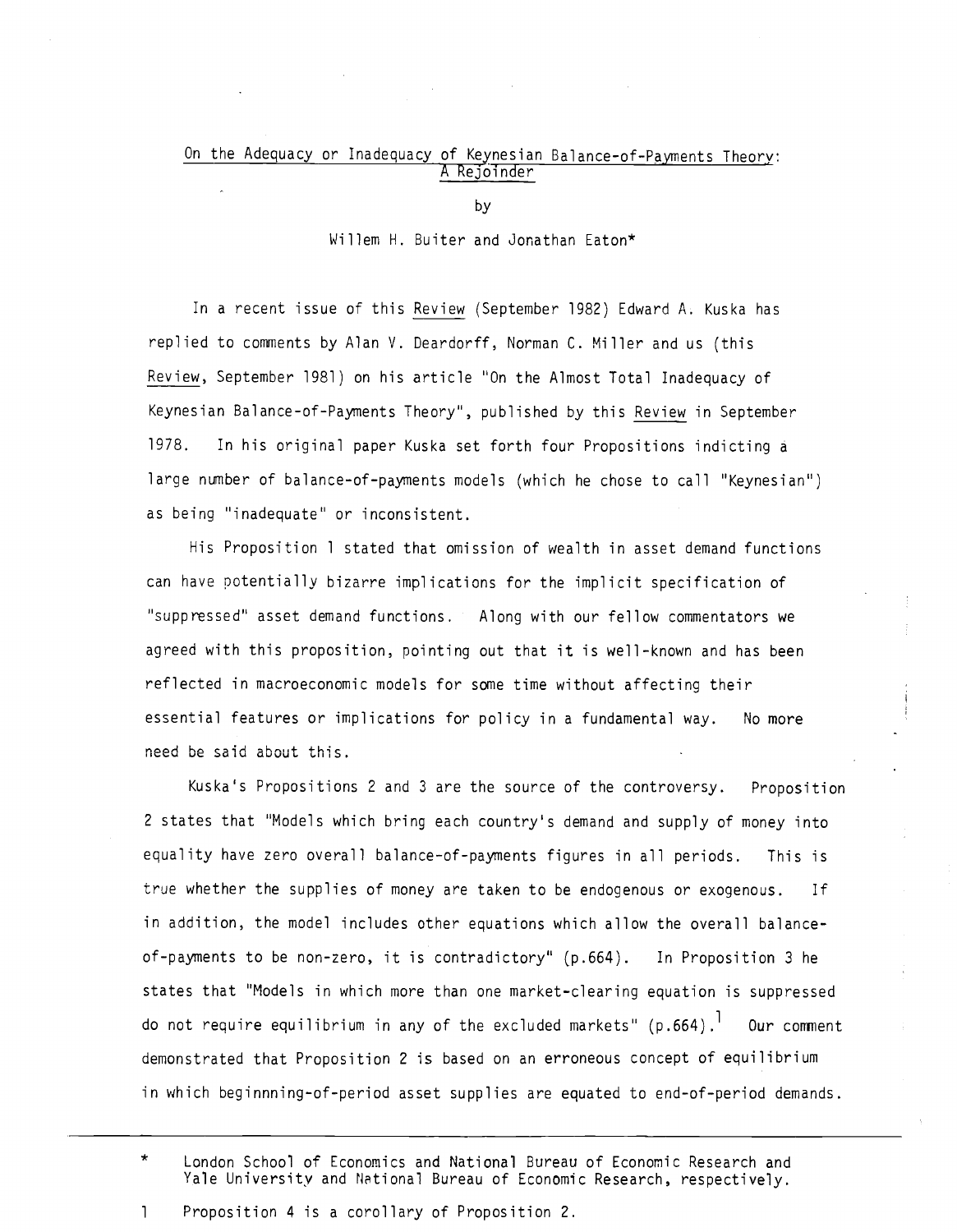Proposition 3 we showed was false for the case in which bonds are internationally immobile (the one Kuska considered) but true if they are mobile between countries. We also pointed out that an implication of a proper specification is that, when bonds are internationally mobile, only one country can control or independently target its money supply.

In his reply Kuska attempts to resurrect his Proposition 2 and 3, arguing that they fail to obtain only when "simultaneous sterilisation" (which he asserts is an "empirically false assumption") takes place. In addition, concerning the endogeneity of one national money supply in a two-country fixed exchange rate world, he claims that "Buiter and Eaton made a slip in their analysis, for it transpires that both money market equations are redundant in the general model' (p.888).

## I. On confusing changes in the money supply with domestic credit expansion

In fact, Kuska's two propositions are false regardless of whether or not the monetary authorities sterilise payments imbalances, as is his assertion that in a two-country framework with traded bonds both national money supplies are exogenous. His results follow from an error that is at the same time elementary and fundamental: he simply confuses the change in the domestic money stock with domestic credit expansion. As can be found in any text on the money supply process, in an "outside" money economy, the change in the (high—powered) money supply equals net central bank purchases of domestic government bonds (domestic money expansion) plus the domestic currency value of the change in international reserve holdings.<sup>1</sup>

Kuska introduces his error in his reply immediately following his equations (15) and (16) repeated here:

- $B = L M \Delta M$
- $B^* \equiv L^* M^* \Delta M^*$  (2)

(1)

<sup>1</sup> See, for example, Johnson's Lectures in Economics 1, (1971, p.182) quoted below.

-2-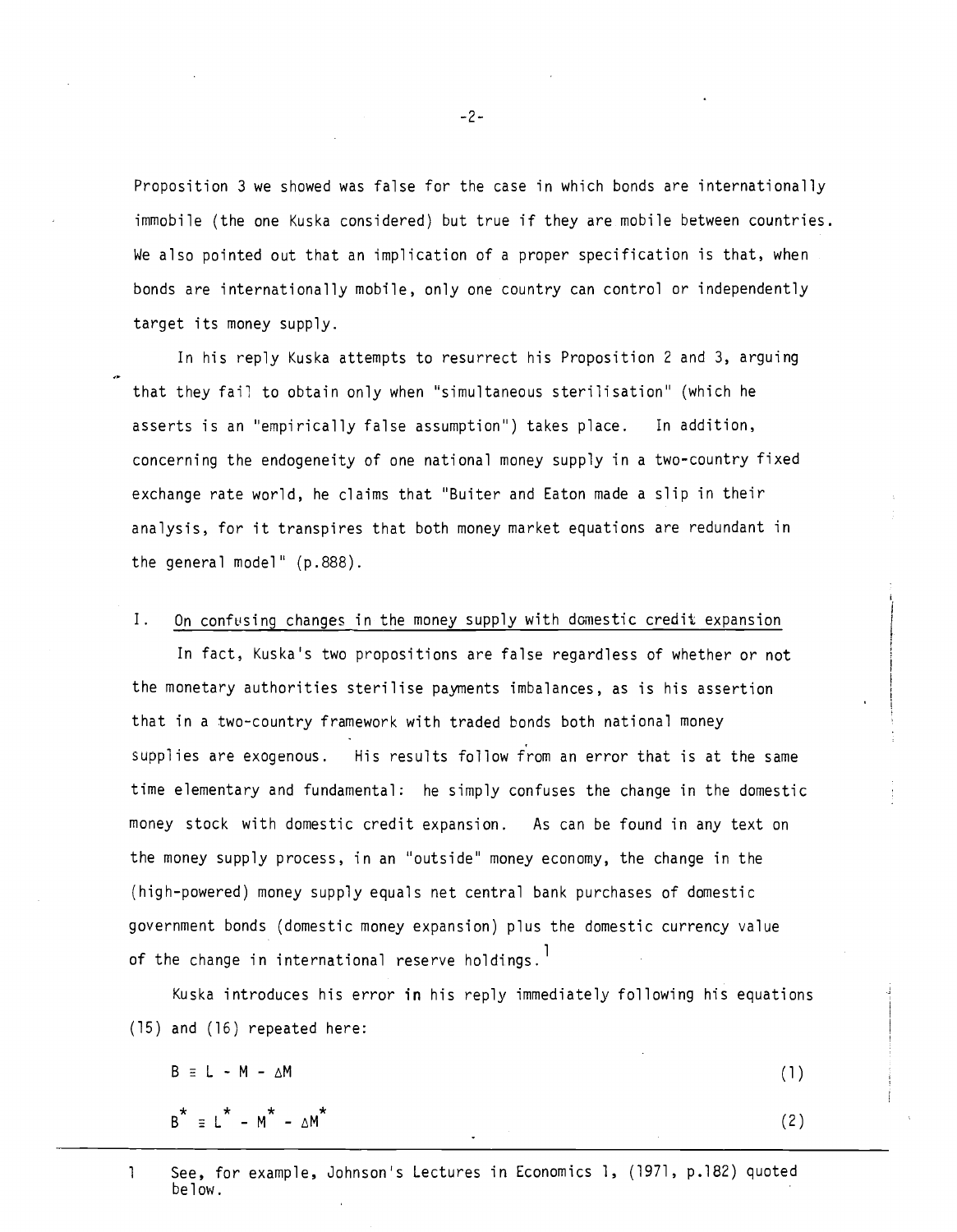Here B denotes the home-coutry's balance of payments, L end-of-period demand for home—country money, M is the beginning-of-period supply of home-country money , and, most importantly, zM is money issued by the government to finance its deficit, i.e., domestic credit expansion. Equivalent magnitudes for the foreign country are denoted with asterisks. That AM constitutes only domestic credit expansion is clear from Kuska's equations (1) and (3):  $\Delta M$  and  $\Delta M^*$  equal government expenditure plus debt service less taxes less bond issue to the domestic and foreign private sectors. To these he adds equation (2), which states that  $\Delta M^e$ , "the amount of money supplied by the exchange authority in Dreserving the value of the exchange rate" equals AR, "the change in reserves" (p.889). Equation (4) equates  $\Delta M^{*e}$  to  $\Delta R^{*}$ . The change in total money supplies, which we will call  $\Delta M^S$  and  $\Delta M^{*S}$ , are, of course, the sums of domestic credit expansion and the change in reserves; i.e.

$$
\Delta M^S \equiv \Delta M + \Delta M^e \tag{3}
$$
\n
$$
\Delta M^* S \equiv \Delta M^* + \Delta M^* e \tag{4}
$$

Thus the end-of-period money supplies are given by  $M^S + \Delta M + \Delta R$  and  $\star$   $\star$   $\star$   $\star$  $M^3 + \Delta M^2 + \Delta R$ , respectively.

By themselves, Kuska's equations (15) and (16) (our (1) ahd (2)) are almost correct. Replacing M by  $M^S$  and  $M^*$  by  $M^*$ <sup>s</sup> would make them wholly correct. We therefore replace (1) and (2) by

$$
B = L - M^S - \Delta M \tag{1'}
$$

$$
B^* \equiv L^* - M^{*S} - \Delta M^{*}
$$
 (2')

What is wrong is his interpretation of them, that "the balance of payments of the government and private sectors is equal to their excess demand for money" (p.891, emphasis added). The right-hand sides of his equations (15) and (16)

 $\mathbf{1}$ We follow Kuska in assuming that money is only held by private residents in its country of issue. In our comment we also permitted domestic money to be held by foreign authorities (and vice versa). The loss of reserves for the domestic country was identified with the acquisition of domestic money by the foreign authorities net of the acquisition of foreign money by the domestic authorities (and conversely for the change in foreign reserves). In Kuska's exposition (followed here) reserves are best thought of as an "outside" asset such as gold. No substantial conclusions are affected by this minor change in specification.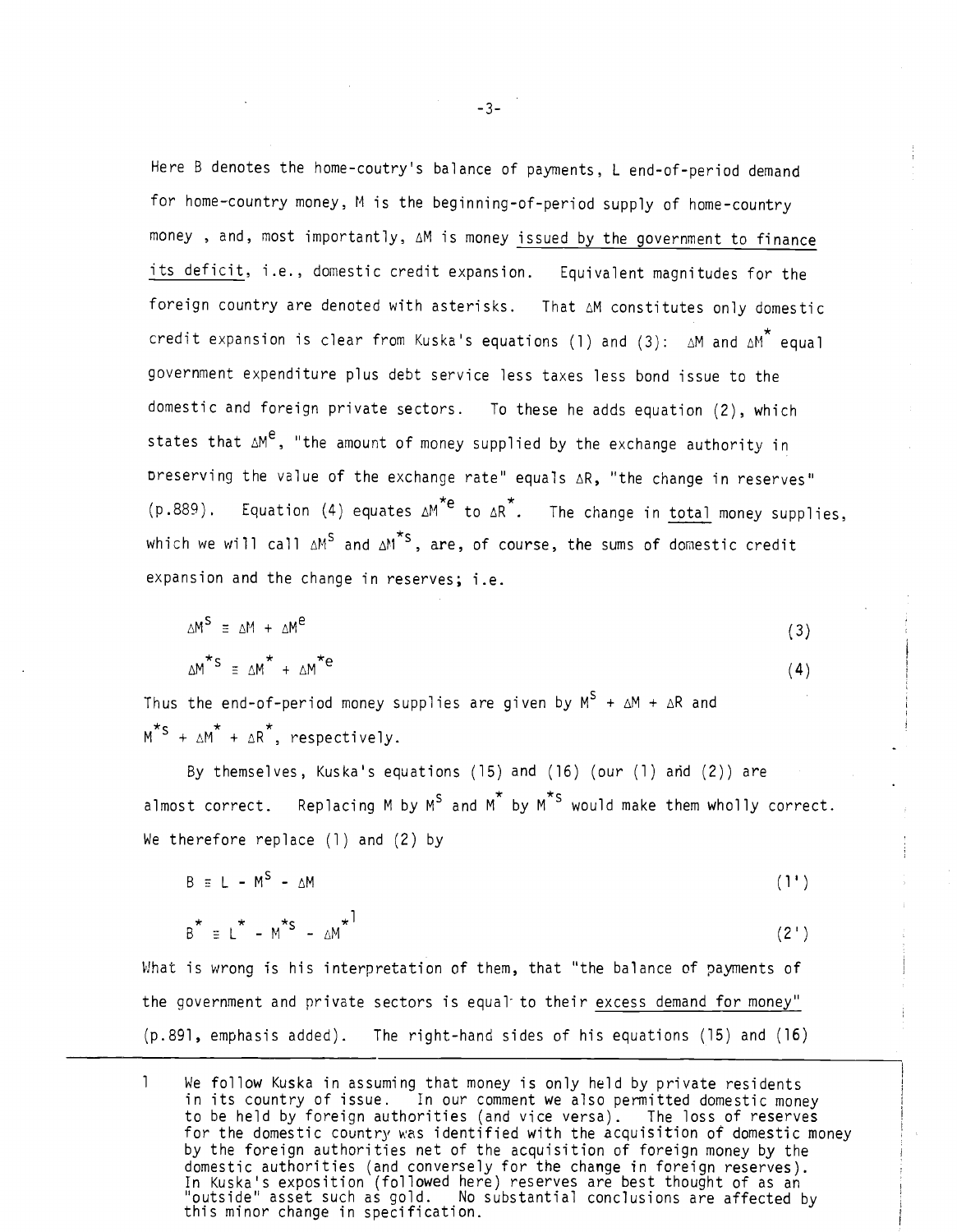(our (1) and (2)) are no such things. The end-of-period demands are L and  $L^{\infty}$ :  $\star$   $\star$   $\star$   $\star$   $\star$   $\star$ the end-of-period supplies are  $M^S$  +  $\Delta M$  +  $\Delta M^2$  and  $M^S$  +  $\Delta M^2$  +  $\Delta M^2$ . The correct expressions for the excess demands for money are given by the negative of the left-hand sides of his equations (19) and (20), repeated here, again with M and  $M^*$  replaced by  $M^S$  and  $M^{*S}$  respectively.

$$
M^S + \Delta M + \Delta M^C - L = 0 \tag{5}
$$

$$
M^{\star S} + \Delta M^{\star} + \Delta M^{e^{\star}} - L^{\star} = 0
$$
 (6)

The riaht-hand sides of Kuska's corrected equations (15) and (16) (our (1') and (2')) give only the excess of one end-of-period money demands over beginningof-period supplies plus domestic credit expansions.<sup>1</sup>

#### l.A Money market equilibrium and a non-zero balance-of-payments

If the right—hand sides of Kuska's corrected equations (15) and (16) (our (1') and (2')) did in fact represent the excess demands for money then, of course, his Proposition 2 would follow. Since the correct definitions are provided by the negative of the left—hand sides of his amended equations (19) and  $(20)$  (our  $(5)$  and  $(6)$ ), equilibrium is perfectly compatible with  $\Delta M^e = -e \Delta M^{\star e} \neq 0$ .

What Kuska has failed to realise is that under a regime of fixed exchange rates it is precisely the balance-of payments that equilibrates the money markets. If end-of-period money demand exceeds the initial money stock by more than domestic credit expansion in that period, then a balance—of—payments surplus in that period provides the additional supply necessary to equilibrate end-ofperiod supply and demand. Conversely if domestic credit expansion exceeds the excess of end-of-period money demand over the beginning-of-period money

1 In this sense Kuska's reply represents a step forward from his first publication. Instead of equating end-of-period demand to beginning-ofperiod supply he now adds to the beginning-of-period supply the within-period change from one source, domestic credit expansion. The within-period change arising from the change in in reserve holdings has not yet gained recognition in Kuska's equilibrium conditions.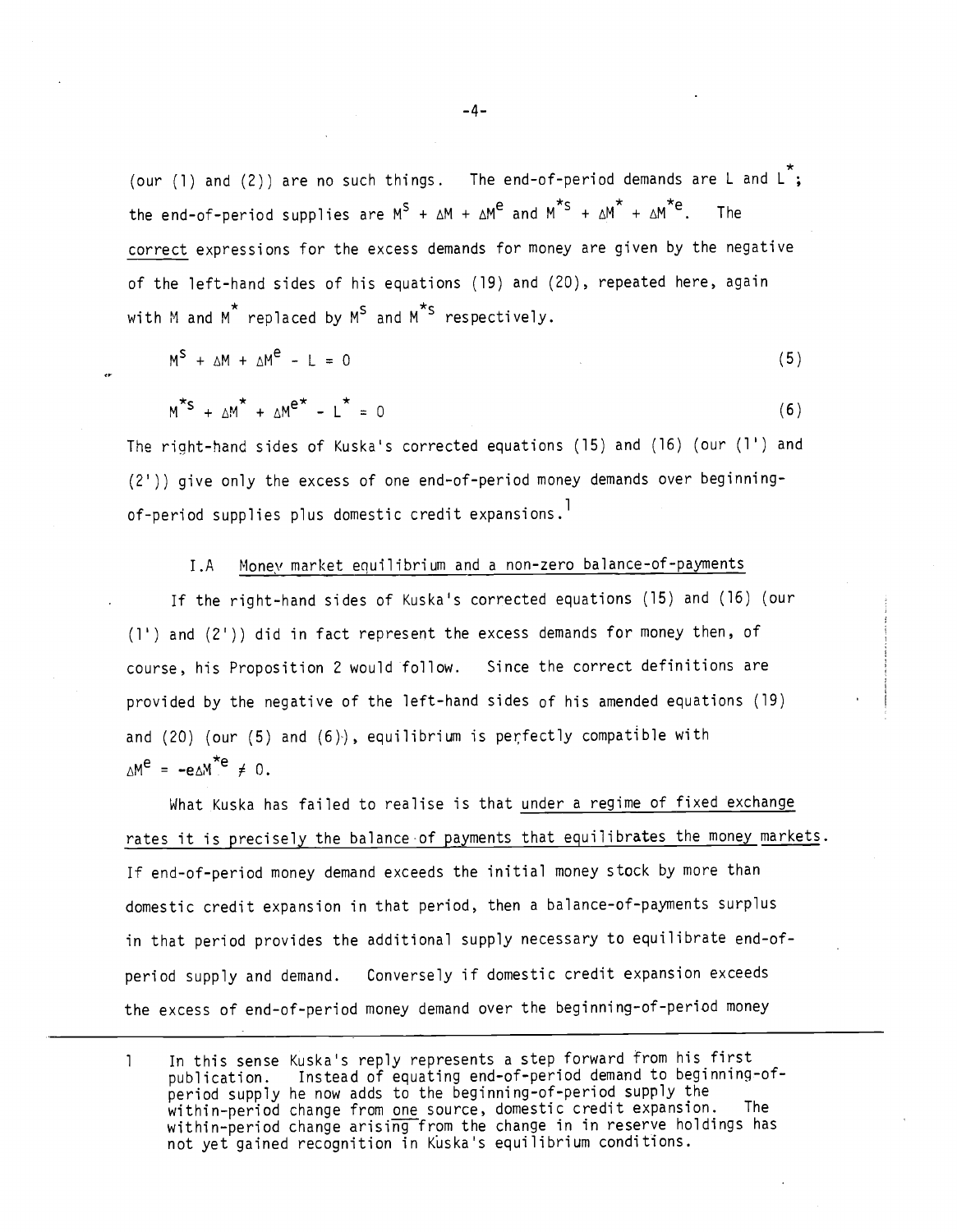stock, a balance-of-payments deficit ensues.<sup>1</sup> This point has been made succinctly by Johnson (1971).

'Assume a country on a fixed exchange rate system, that the public adjusts its money holdings to the desired level (always and instantaneously) through spending or not spending, that there is a high degree of substitutability between the goods of this country and those of the rest of the world, that the world price level is constant, and money demanded is a multiple of income  $(Md = KY)$ . Then the money supply existing at any time will be the sum of the assets backing the domestic money supply (international reserves and domestic credits  $MS = R + D$ ). The basic assumption is that the money supply must always equal money demanded  $(Ms = Md)$ . This means that through its domestic policy the monetary authority (by operations on D, through open market operations) does not determine the money stock. The money stock is determined by demand. What the authority determines is the size of the reserves, through the relation  $\Delta R = B = \Delta M d - \Delta D$ , ..." (p.182) emphasis added).

Note that sterilisation (let alone exact, simultaneous sterilisation) is nowhere required. The magnitude and duration of the balance-of-payments deficits that a country can run are of course constrained by the size of its stock of reserves.

#### I.B The exogeneity of money supplies

The same confusion between changes in the money supply and domestic credit expansion lead Kuska to conclude that, in a two-country framework, both money supplies can be exogenous or independently determined. He states that "Buiter and Eaton concluded that ... one of the domestic money stocks must be endogenous, that is, either  $\Delta$ M or  $\Delta$ M  $^{\star}$  must be treated as a variable" (p.891). This statement is, of course, a non-sequitur,  $\Delta M$  and  $\Delta M$  are exogenous variables 。<br>★ <sub>★</sub>★ ★ <sub>→</sub> (assuming, as does Kuska, that G, T, AA, C , <sup>T</sup> and AD are policy—determined

—5—

<sup>1</sup> As John Makin has pointed out to us in discussion, if Kuska's Proposition 2 were correct a corollary would be that, in a regime of flexible exchange rates, the exchange rate would be indeterminate. If money market equilibrium implied a zero balance—of-payments there would be no role for the exchange rate.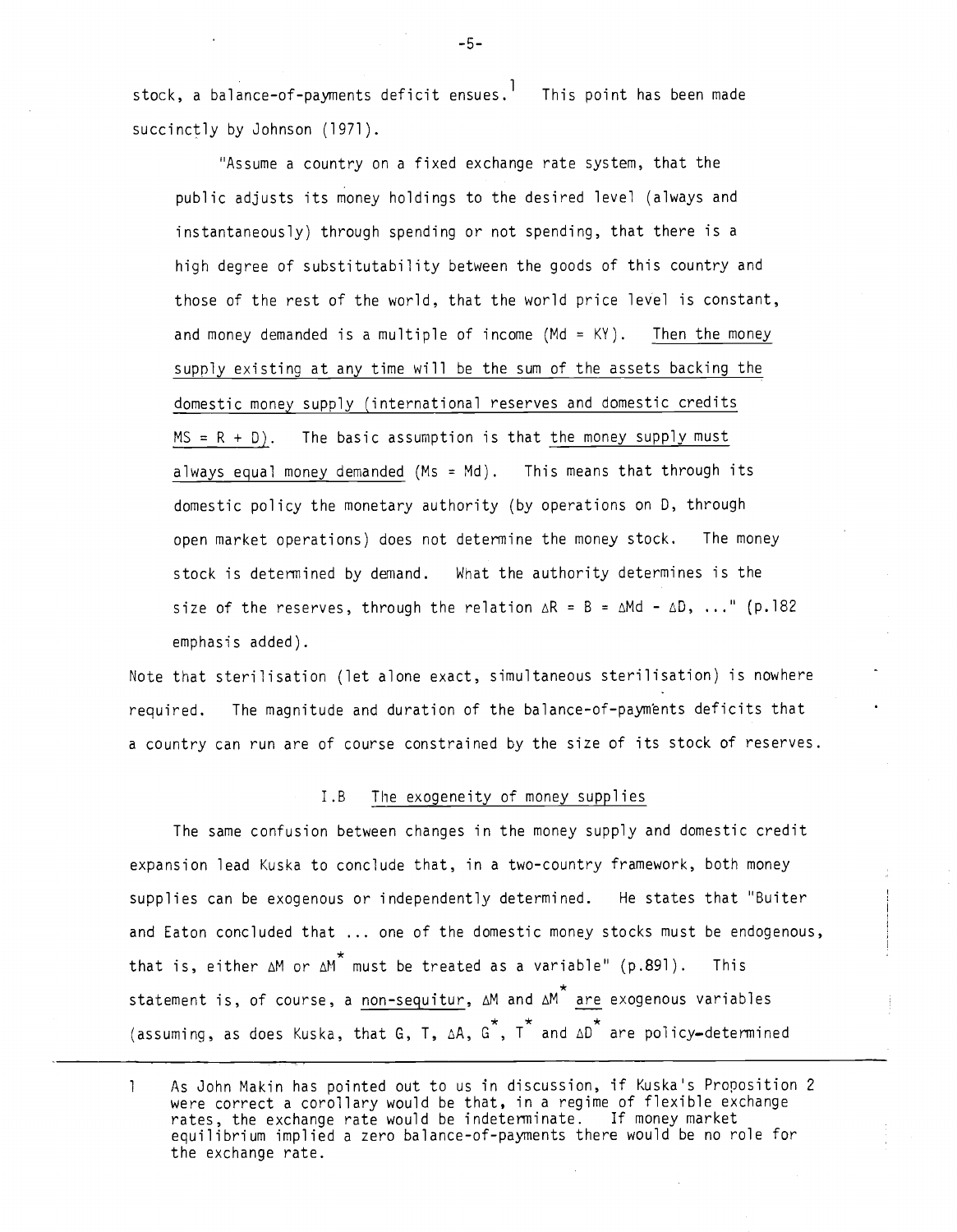and that no authority pegs interest rates), but they represent domestic credit expansions. The changes in the money stocks are given by our equations (3) and (4). The government can determine  $\Delta M$  and  $\Delta M$  independently, but since e \* \* \*  $\Delta M^c = \Delta R = B = -eB = -e\Delta R = -e\Delta M^c$ , and since e is fixed while B is endogenous, it is patently obvious that both countries cannot independently determine  $\Delta M^S$  and  $\Delta M^*S$ . For that to be possible B would have to be exogenous. Our conclusion that only one country can independently determine its money supply when B is endogenous stands. Kuska correctly lists B as an endogenous variable. As we show in the next section B is in fact endogenous when bonds are mobile, but not when they are non-traded.

To sumarise, Kuska confuses domestic credit expansion with changes in the money stock, leading him to an erroneous proof of his Proposition 2 and a false result that both money stocks are exogenous when bonds are traded.<sup>1</sup> This mistake represents the major logical error in Kuska's reply that demands correction. There are, however, a number of other fallacies and misleading claims in his reply that require correction or clarification.

## II. Suppression of bond-market equilibrium conditions

Kuska does not respond to our demonstration that his Proposition 3 is false for the case of no capital mobility, the case treated in his first article.

<sup>1</sup> From the false result that the two money stocks are exogenous, Kuska infers another demonstration of his Proposition 2: " ... if the money stocks are assumed to be exogenous and the demands are equal to them,  $\Delta M^{e}$  and  $\Delta M^{*e}$  in  $(19)$  and (20) (our (5) and (6)) must equal zero. These equations with  $\star$  . The set of  $\mathbb{R}^n$ (15) and (16) then force B and B to vanish, which is my Proposition 2' (p.895, emphasis added). Here Kuska proves Proposition 2 by changing definitions of the money stock. He shows on page 891, correctly, that domestic credit expansions ( $\Delta M$  and  $\Delta M$ <sup>\*</sup>) are exogenous. Here he incorrectly calls these magnitudes the changes in the money stocks, thereby "proving" that the money stocks are exogenous. On page 895 he has apparently adopted the correct definition of the money stock, but nevertheless applies the theorem that was proven for  $\Delta M$  and  $\Delta M^*$ , and asserts that the two money stocks, now defined correctly, are also exogenous, which of course they are not.

-6-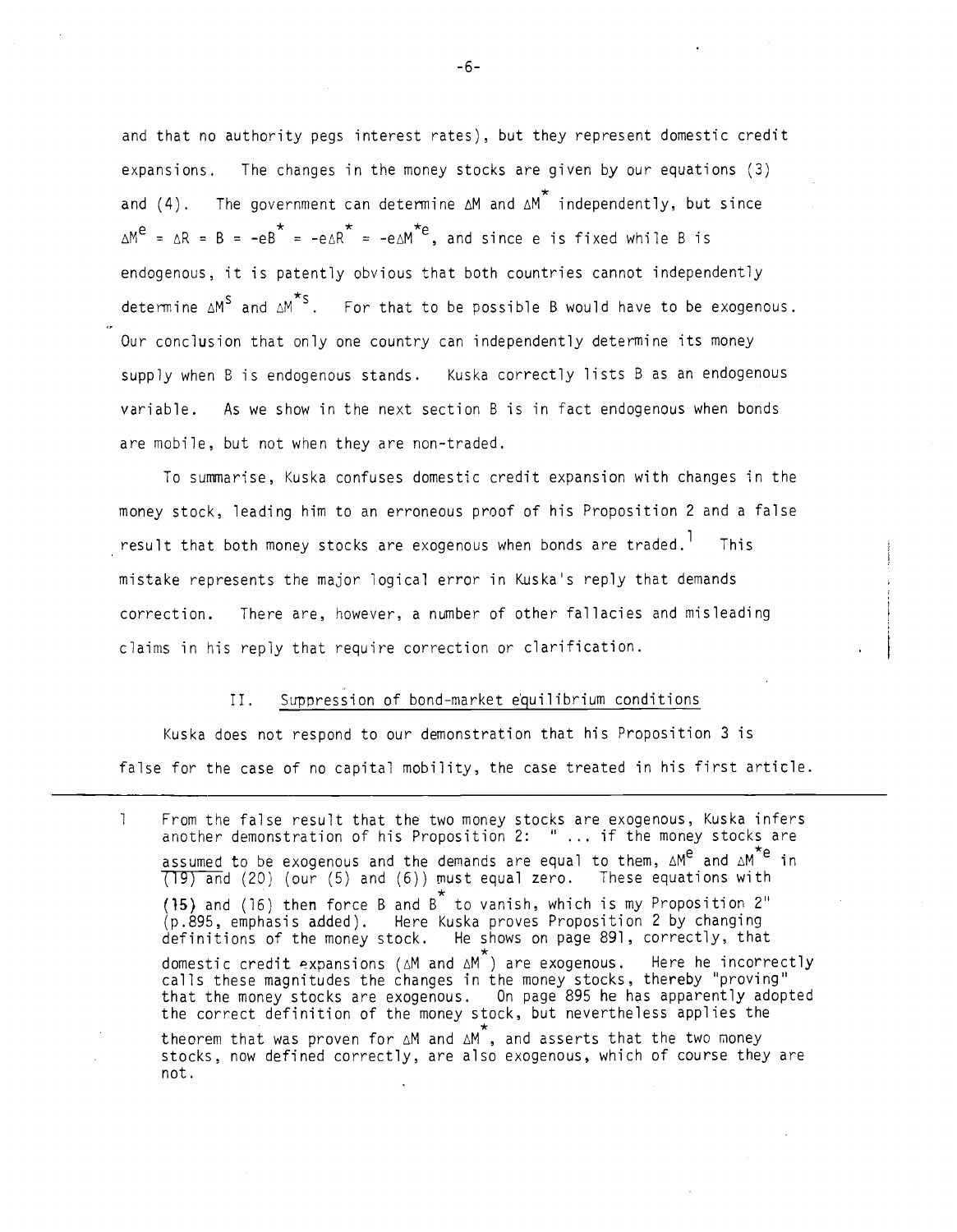He does establish Proposition 3 using a model in which bonds are traded. As we pointed out in our comment, for this case his Proposition 3 would have been correct. He does not qualify his result, however, for the no mobility case. In addition he introduces a misleading and spurious distinction between "Keynesian" and "Monetary-Approach" definitions of the balance-of-payments, confusing ex ante and ex post or equilibrium notions.

The sources of confusion can best be demonstrated by considering Kuska's full model, restated here in a slightly more compact form:

Kuska's equations (19) through (24) amended again by substituting  $M^S$  for M and M<sup>\*S</sup> for M<sup>\*</sup>, repeated here as equations (9) through (14), represent the market clearing conditions for the two monies, two bonds and two outputs:

$$
M^S + \Delta M + \Delta M^C - L = 0 \tag{7}
$$

 $M^*S + \Delta M^* + \Delta M^* = L^* = 0$  (8)

$$
A + \Delta A + A^* - H - H^* = 0
$$
 (9)

$$
D^{\uparrow} + \Delta D^{\uparrow} + D - J^{\uparrow} - J = 0 \tag{10}
$$

$$
Y - C - I - G - X + eX^* = 0
$$
 (11)

$$
Y^* - C^* - I^* - G^* - X^* + e^*X = 0
$$
 (12)

Here A and 0 denote beginning-of-period supplies of domestic and foreign bonds  $\star$   $\star$ respectively, held by private agents in the home country while A $\hat{\ }$  and D $\hat{\ }$  are the  $\star$ amounts held by private agents abroad; H and H $\,$  denote home and foreign demands for domestic bonds while J and  $J^*$  are the home and foreign demands for foreign bonds.<sup>2</sup> Equations (11) and (12) equate domestic and foreign incomes, Y and Y<sup>7</sup>, to the traditional components of aggregate demand. The variables Y, C, I, G, M, L, H,  $H^*$ , A, A<sup>\*</sup> and X are measured in domestic currency. Y<sup>\*</sup>, C<sup>\*</sup>, I<sup>\*</sup>, G<sup>\*</sup>, M<sup>\*</sup>, L<sup>\*</sup>,

- $\mathbf{1}$ These are identical to the ones we presented in our equations (I/) through (22) except that Kuska's equations (24) and (25) (repeated here as (11) and (12)) equate output to income while ours equated goods supplied to goods demanded. The two conditions are related by Wairas' Law so we have no quarrel with this change.
- 2 It would have been better to write  $\Delta A + \Delta A^*$  instead of  $\Delta A$  in (9) and  $\Delta D + \Delta D^*$ instead of  $\Delta D^*$  in (10), but we merely follow Kuska's notational conventions.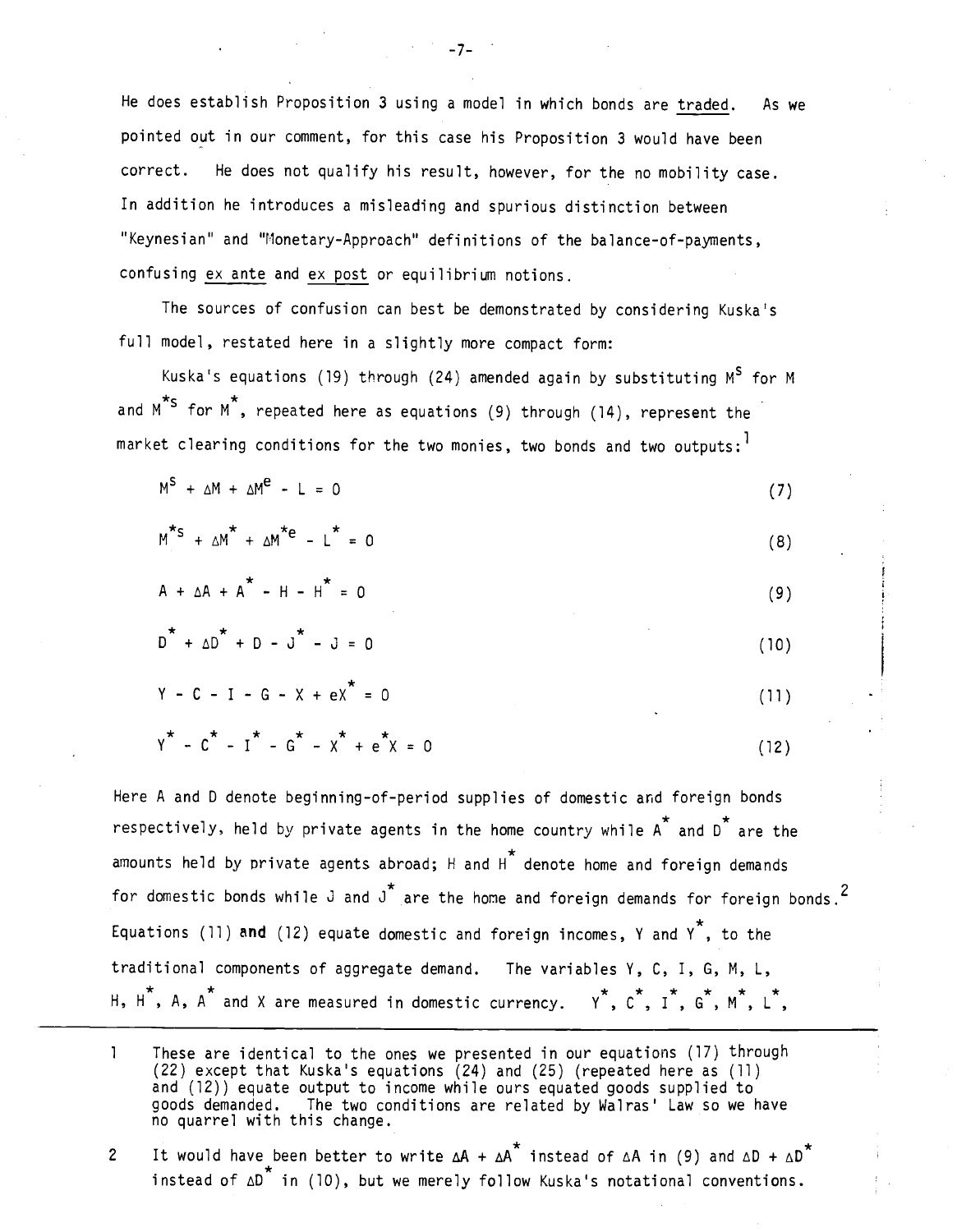$J$ ,  $J^*$ ,  $D$ ,  $D^*$  and  $X^*$  are foreign-currency-denominated.

Equations (7) through (12) are related by two aggregate national budget constraints, Kuska's equations (7) and (8) repeated here with the ususal amendments:

$$
Y - C - I - G + eD - A^{*} = P_{A} (H - A - \Delta A) + eP_{D}^{*} (J - D)
$$
  
+ 
$$
(L - M^{S} - \Delta M)
$$
  
+ 
$$
(\Delta A^{*} - C^{*} - I^{*} - G^{*} + e^{*}A^{*} - D = P_{D}^{*} (J^{*} - D^{*} - \Delta D^{*}) + e^{*}P_{A} (H^{*} - A^{*})
$$
  
+ 
$$
(\Delta^{*} - M^{*S} - \Delta M^{*})
$$
 (14)

Finally, the home country's reserve gain must identically equal the foreign loss:

$$
\Delta M^e = -e \Delta M^* e \tag{15}
$$

An important point is that equations (7) through (15) completely describe a general equilibrium system without any reference to the balance of payments. A definition of the balance of payments in terms of magnitudes determined by this system can be appended, but it is not necessary for solving it. If formulated appropriately a balance-of-payments definition can be interpreted as an equilibrium condition to replace any one of equilibrium conditions (7) through (14).

II.A The redundancy of one equilibrium condition : traded bonds Assume that (7) and (11) and (8) and (12) obtain. Then (13) becomes:  $X - eX^* + eD - A^* \equiv P_A (H - A - \Delta A) + eP_D (J - D) + \Delta M^e$  (16)

While (14) becomes:

$$
X^* - e^*X + e^*A^* - D \equiv P_D^* (J^* - D^* - \Delta D^*) + e^*P_A (H^* - A^*) + \Delta M^* = (17)
$$

<sup>1</sup> They are derived by combining the government and private sector constraints for each country, given by equations (9) and (12) and (10) and (14) of our comment.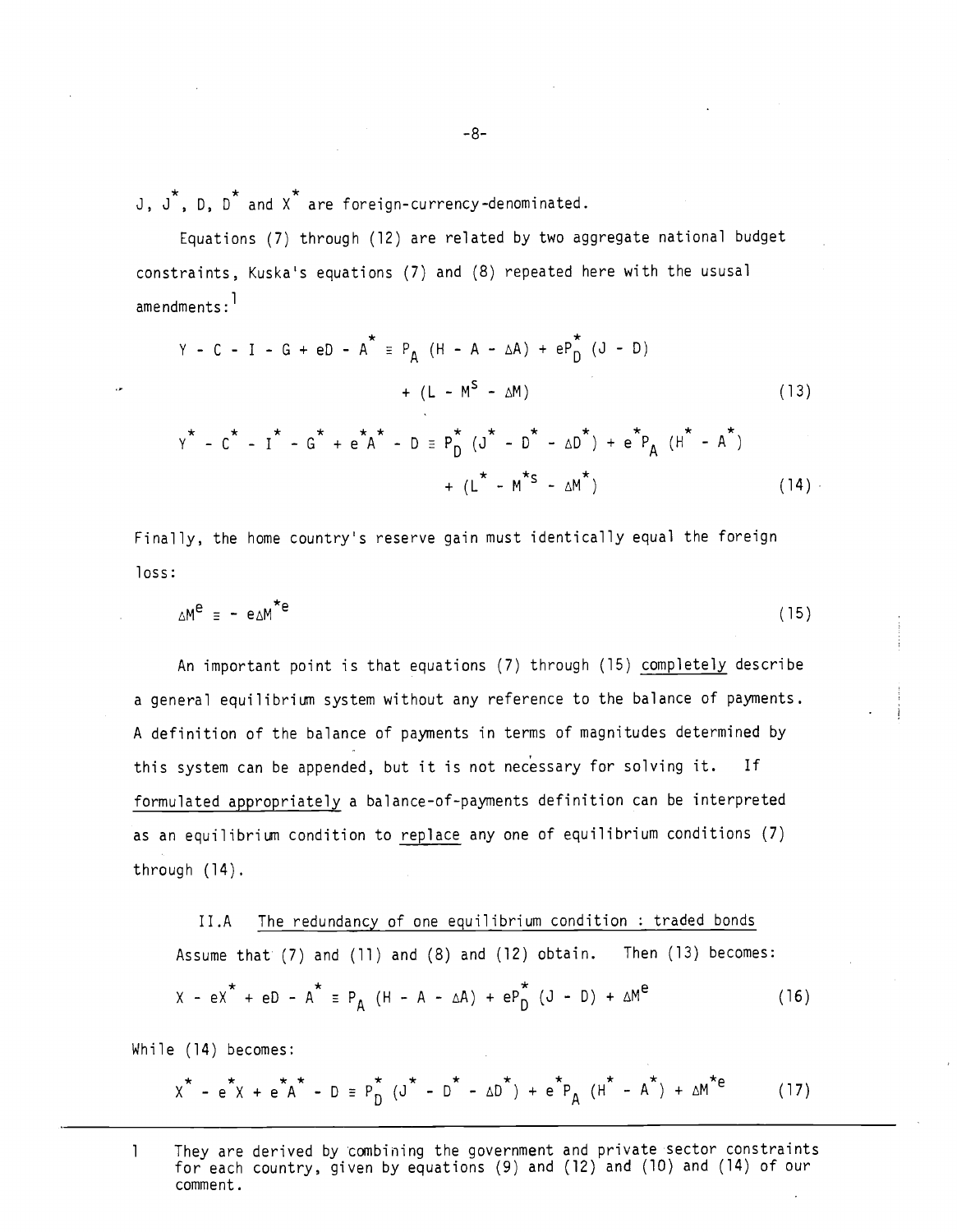Multiplying (17) by e and adding it to (16) gives

$$
0 = P_{A} (H + H^{*} - A - A^{*} - \Delta A) + e P_{D} (J + J^{*} - D - D^{*} - \Delta D)
$$
  
+  $\Delta M^{e} + e \Delta M^{*e}$  (18)

Equations (18) and (15) thus do not imply that both bond markets are in equilibrium. Excess demand in one can be offset by excess supply in the other. Requiring that one bond market be in equilibrium as well as both money markets and both goods markets does, however, insure equilibrium in all markets. One and only one bond market can be suppressed. Any five of conditions (7) through (12) are sufficient to determine the endogenous variables Y, Y<sup>\*</sup>, P<sub>A</sub>, P<sub>D</sub>, and  $\Delta M^e$ . Kuska is thus correct in treating  $\Delta M^e$ as an endogenous variable when bonds are traded. A consequence, as we have shown, is that  $\Delta M^S$  or  $\Delta M^*$  is also endogenous.

II.B The redundancy of two equilibrium conditions : non-traded bonds If bonds are not internationally mobile  $J = D = H^* = A^* = 0$ . Equations (16) and (17) reduce to

$$
X - eX^2 \equiv P_A (H - A - \Delta A) + \Delta M^e
$$
 (19)

$$
X^* - e^*X = P_D^* (J^* - D^* - \Delta D^*) + \Delta M^{*e}
$$
 (20)

With no trade in bonds and no external debt service payments, the conditions

$$
\Delta M^e \equiv X - eX^* \tag{21}
$$

$$
\Delta M^{\star e} \equiv \chi^{\star} - e^{\star} \chi \tag{22}
$$

hold identically. Therefore (19) and (21) imply domestic bond market equilibrium while (20) and (22) imply foreign bond market equilibrium. Both bond market equilibrium conditions are redundant. Thus any four of conditions (7) through (12) are sufficient to describe equilibrium. In this case one of Y,  $Y^*$ ,  $P_A$ ,  $P_D^*$  and  $\Delta M^e$  is exogenous. Both countries can independently determine  $\Delta M^S$  and  $\Delta M^{*S}$  when bonds are not traded.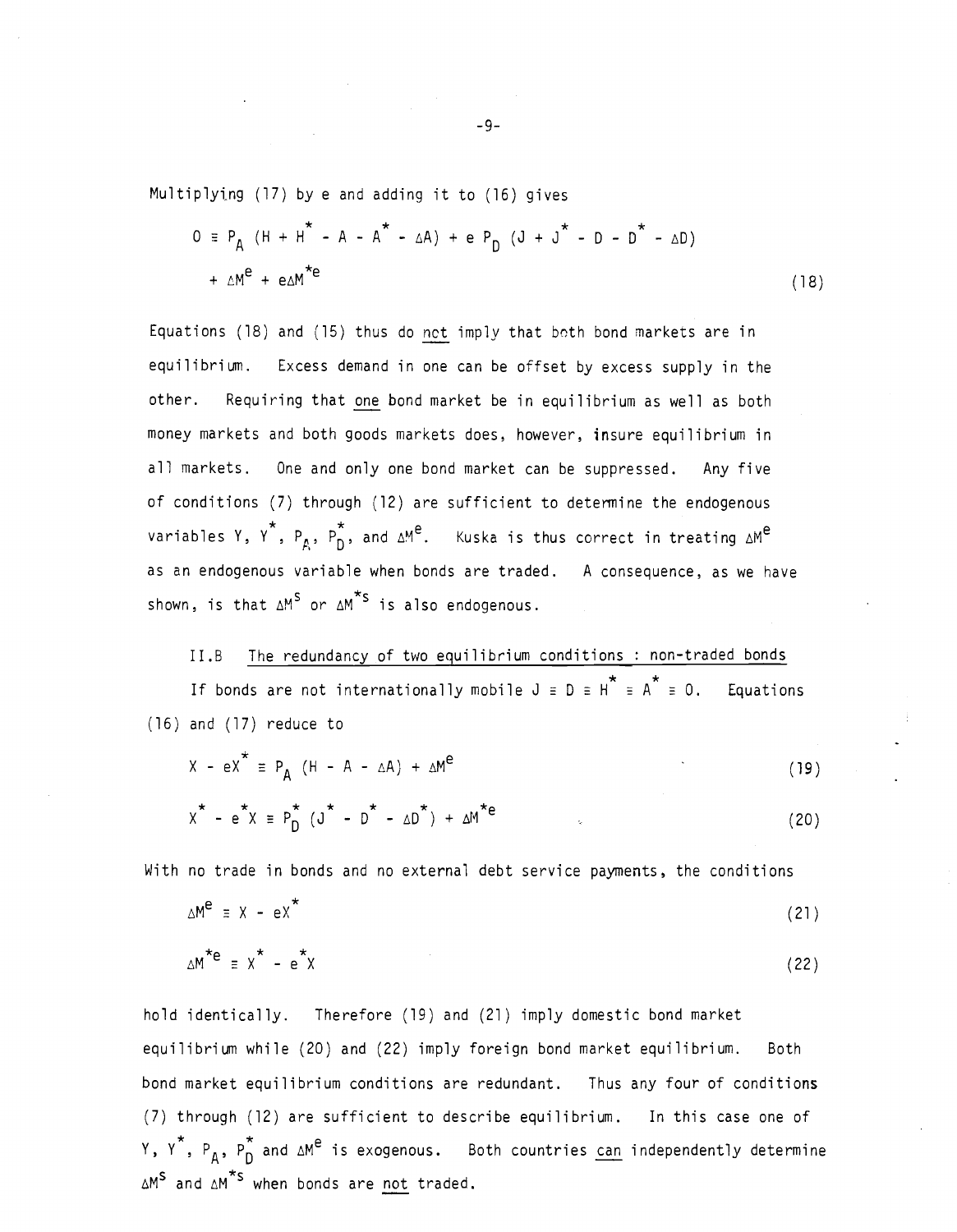## II.C On "Keynesian" and 'monetary-approach' balance-of-payments definitions

Kuska accuses our fellow commentators and us of attempting 'to utilise a balance-of—payments equation to make the system determinate" (p.887). This is false. In our comment, as above, we make no use of the balance-ofpayments equation as an equilibrium condition to determine equilibrium. The balance-of-payments can be inferred from equilibrium in the money, bonds and goods markets and the budget constraints. Wairas' Law does, however, permit replacing one equilibrium condition with a linear combination of that condition and others. Thus replacing one bond market equilibrium condition with a condition that equates the change in reserves to an expression for the balanceof—payments that is derived using that bond market equilibrium condition is a valid procedure.

Kuska provides two sets of definitions of the balance-of-payments. The first set, which he calls the "monetary-approach" definitions, is given in his equations (11) and (12), repeated here:

$$
B = [Y - C - I - G + eD - A^{*}] + P_{A} (A + \Delta A - H) + eP_{D}^{*} (D - J)
$$
(23)  

$$
B^{*} = [Y^{*} - C^{*} - I^{*} - G^{*} + e^{*}A^{*} - D] + P_{D}^{*} (D + \Delta D^{*} - J^{*})
$$

$$
+ e^{*}P_{A} (A^{*} - H^{*})
$$
(24)

The second set, which he calls the "Keynesian" definitions, are given in his equations (13) and (14) repeated here:

$$
B' \equiv [X - eX^* + eD - A^*] + P_A (H^* - A^*) - eP_D^* (D - J)
$$
 (25)

$$
B^{\star} = [X^{\star} - e^{\star}X + A^{\star}/e - D] + P_{D}^{\star} (J - D) - e^{\star}P_{A} (H^{\star} - A^{\star})
$$
 (26)

Substituting B and B<sup>\*</sup> from (23) and (24) for  $\Delta R$  and  $\Delta R$ <sup>\*</sup> in the budget constraints (7) and (8) yields

 $B = \Delta R + (L - M^S - \Delta M - \Delta M^e)$  (27)

$$
B^{\star} = \Delta R^{\star} + (L^{\star} - M^{\star S} - \Delta M^{\star} - \Delta M^{\star e})
$$
 (28)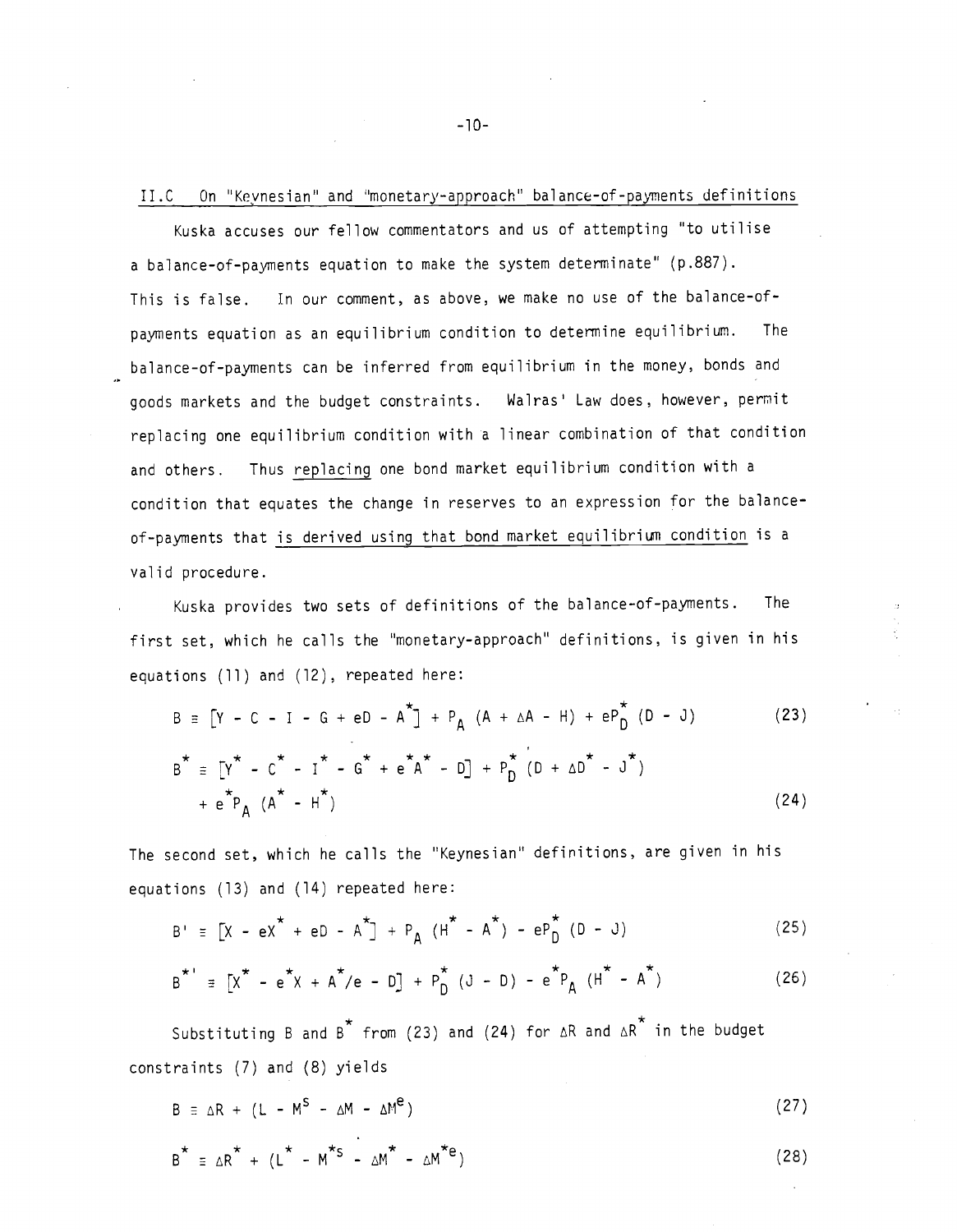Since 
$$
B = \Delta R = \Delta M^e
$$
 and  $B^* = \Delta R^* = \Delta M^{*e}$  equations (27) and (28) imply:  
\n
$$
\Delta M^e = L - M^s - \Delta M
$$
 (29)

$$
\Delta M^{\star e} = L^{\star} - M^{\star S} - \Delta M^{\star}
$$
 (30)

which are the conditions for equilibrium in the money market. Thus the so—called "monetary-approach' definitions apply if and only if the money market is in equilibrium. If the money market is in disequilibrium so that end-of period money stocks do not equal L, then Kuska's "monetary—approach" definitions do not hold. It is not correct, as Kuska asserts, that "Even in this situation where not all markets clear in an equilibrium sense, the budget constraints and the monetary-approach definitions, and therefore equations (15) and (16), (our equations (1') and (2')) must hold for any actual trading which takes place" (p.895, footnote 10, emphasis in the original).

Since Kuska's "monetary-approach" definitions of the balance-of-payments are equivalent to money market equilibrium conditions, they cannot be substituted as equilibrium conditions for either the bond market or goods market equilibrium conditions. On the other hand, combining what Kuska calls the "Keynesian" definitions, (25) and (26), with the budget constraints (7) and (8), yields

$$
Y - C - I - G - X + eX^* \equiv P_A (H + H^* - A - A^* - \Delta A) +
$$
  
+  $(L - M^S - \Delta M - \Delta M^e)$  (31)

$$
Y^* - C^* - I^* - G^* - X^* + X/e \equiv P_D^* (J + J^* - D - D^* - \Delta D^*)
$$
  
+ 
$$
(L^* - M^{*S} - \Delta M^* - \Delta M^{*e})
$$
 (32)

These are linear combinations of money, bond and goods market equilibrium conditions. The so-called "Keynesian" definitions of the balance-of-payments, then, can be substituted as equilibrium conditions for any one of the money, bonds or goods market equilibrium conditions. Thus suppressing two bond market eouilibrium conditions even when bonds are traded is a valid procedure if the appropriate balance—of—payments "equilibrium" condition such as our (25) and (26) is introduced.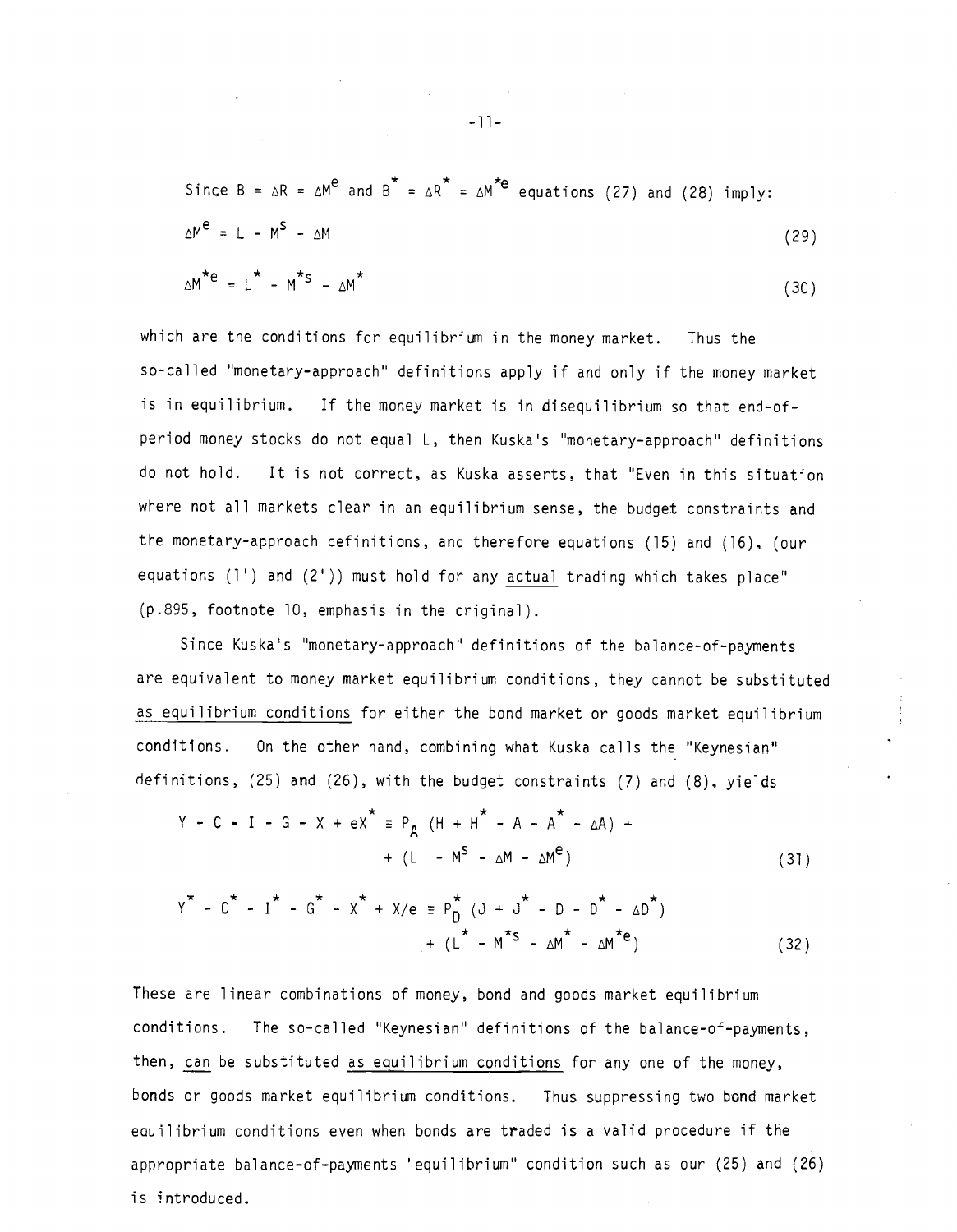As defined, Kuska's "Keynesian' definitions hold if and only if all three markets are in equilibrium. Their correctness therefore requires more markets to be in equilibrium than Kuska's "monetary-approach" definitions. However, neither set of definitions holds in general ex ante or out of equilibrium.<sup>1</sup> If one restricts the analysis to equilibrium positions only, all the definitions are equivalent.

### III. On the "flow" specification of capital movements

On page 893 Kuska shifts ground in his attack on "Keynesian" balance-ofpayments models, resurrecting the now very familiar issue of the "flow" specification of capital movements: "Indeed, the balance-of-payments definitions used in the literature are invariably different from those called Keynesian here, being generally written as variants of:

$$
B'' = X - eX^* + eD - A^* + F (r - r^*)
$$
 (33)

$$
B^{\star_{n}} = [X^{\star} - X/e + A^{\star}/e - D] - e^{\star}F(r - r^{\star})^{n} (p.893).
$$
 (34)

(Our equations (33) and (34) appear as equations (31) and (32) in Kuska).

Kuska's criticism of this specification is more justified than the rest of his attack. Comparing (33) and (34) with (25) and (26) shows that these imply that

$$
P_A (H^* - A^*) - eP_D^* (D - J) = F (r - r^*),
$$
 (35)

a rather unlikely functional form since beginning—of-period stocks do not affect the within-period movement of capital.

In criticising this specification Kuska takes a position held by most balance-of-payments economists, "Keynesian' or otherwise, for well over a decade. Since the criticism by William H. Branson (1970), specification of international capital movements in terms of asset market equilibrium has become standard. (See also, Branson (1976a, 1976b), Turnovsky (1976), Dornbusch (1977),

1 Kuska's confusion on this point relates to the general issue of the<br>applicability of Walras' Law ex ante in equilibrium and ex post. Since applicability of Walras' Law ex ante in equilibrium and ex post. a complete discussion would take us somewhat far afield the interested reader is referred to Buiter (1980).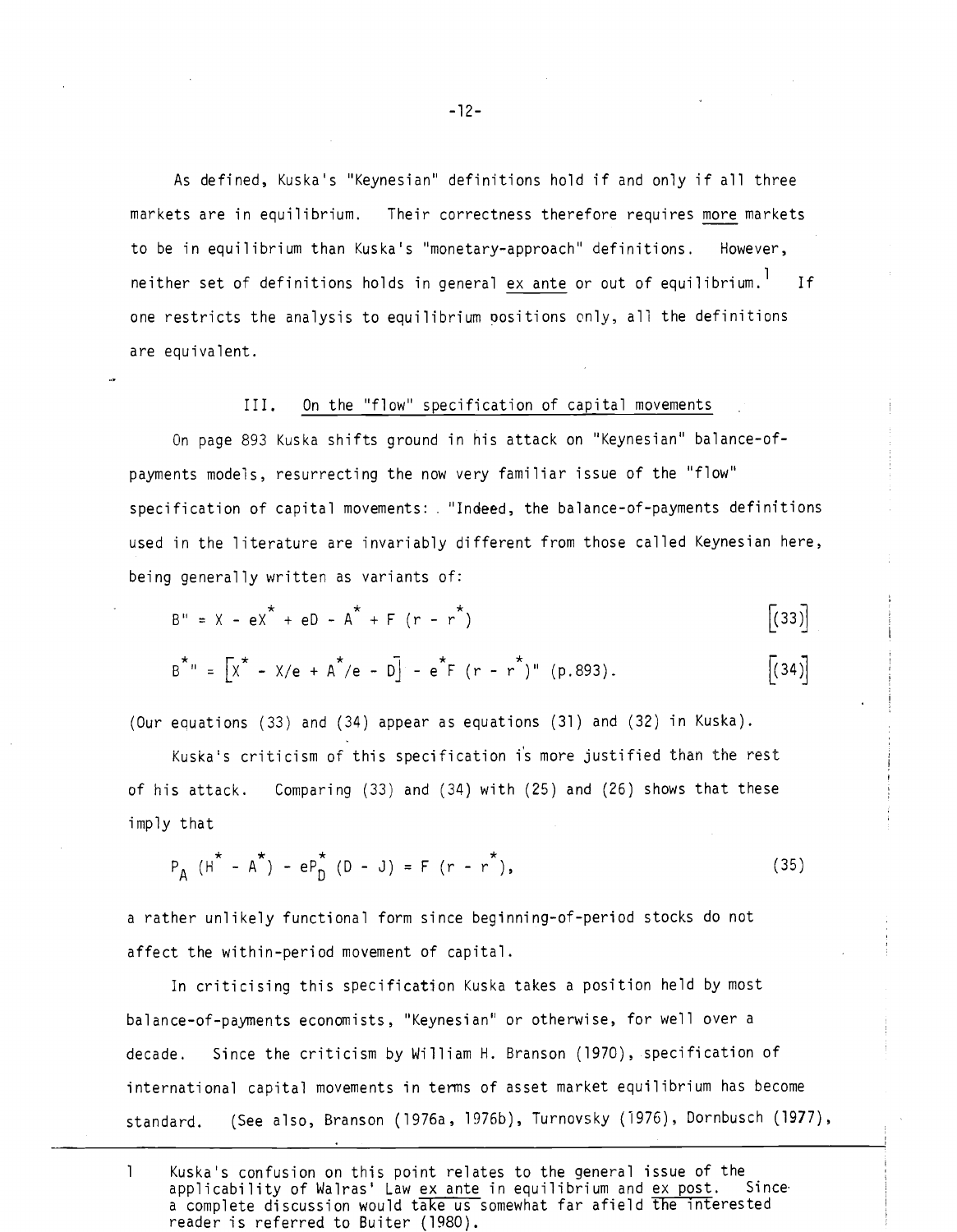Allen and Kenen (1980) and Whitman (1970)). The only models that we know of from the past decade that employ (33) and (34) are those by Frenkel and Rodriguez (1982) and Dornbusch and Frenkel (1982). If criticising the "Keynesian" models for using a flow specification of capital movements is to become the major thrust of Kuska's attack, he is only just joining the rest of the profession.

### IV. Conclusion

Kuska's first paper and his reply both fall into the unhappy category of "What's right is not new and what's new is not right". Right but not new are (1) the recognition that wealth should, in general, be an argument in asset demand functions; (2) the proposition that, in general (but not in the model without capital mobility analysed in Kuska (1978)), Walras' Law permits the suppression of only one equilibrium condition; and (3) the familiar criticism of the "flow" specification of capital movements. New but not right are the following: (1) the proposition that (in a two-country, fixed exchange rate world) equilibrium between money demand and money supply in both countries implies balance-of-payments equilibrium. Kuska's Proposition 2 is false regardless of whether "the monetary authorities are able to sterilise exactly and simultaneously all balance-of-payments flows" (Kuska (1982, p.887) italics in the original). (2) The proposition that in a two-country world with a fixed exchange rate, given public spending, taxation, and borrowing, both countries' authorities can choose their money supplies independently.

It is important to note that this whole unfortunate debate concerns matters of logic, not of doctrine. Those propositions of Kuska's that we have demonstrated to be false are so regardless of whether one chooses to think of oneself as a Keynesian, a monetarist, a Marxist or a Follower of the Line of the Imam. Kuska's attempt to convert an issue of logic into a "Keynesian" (or generally inadequate) versus monetary-approach (or adequate) dispute merely

—13—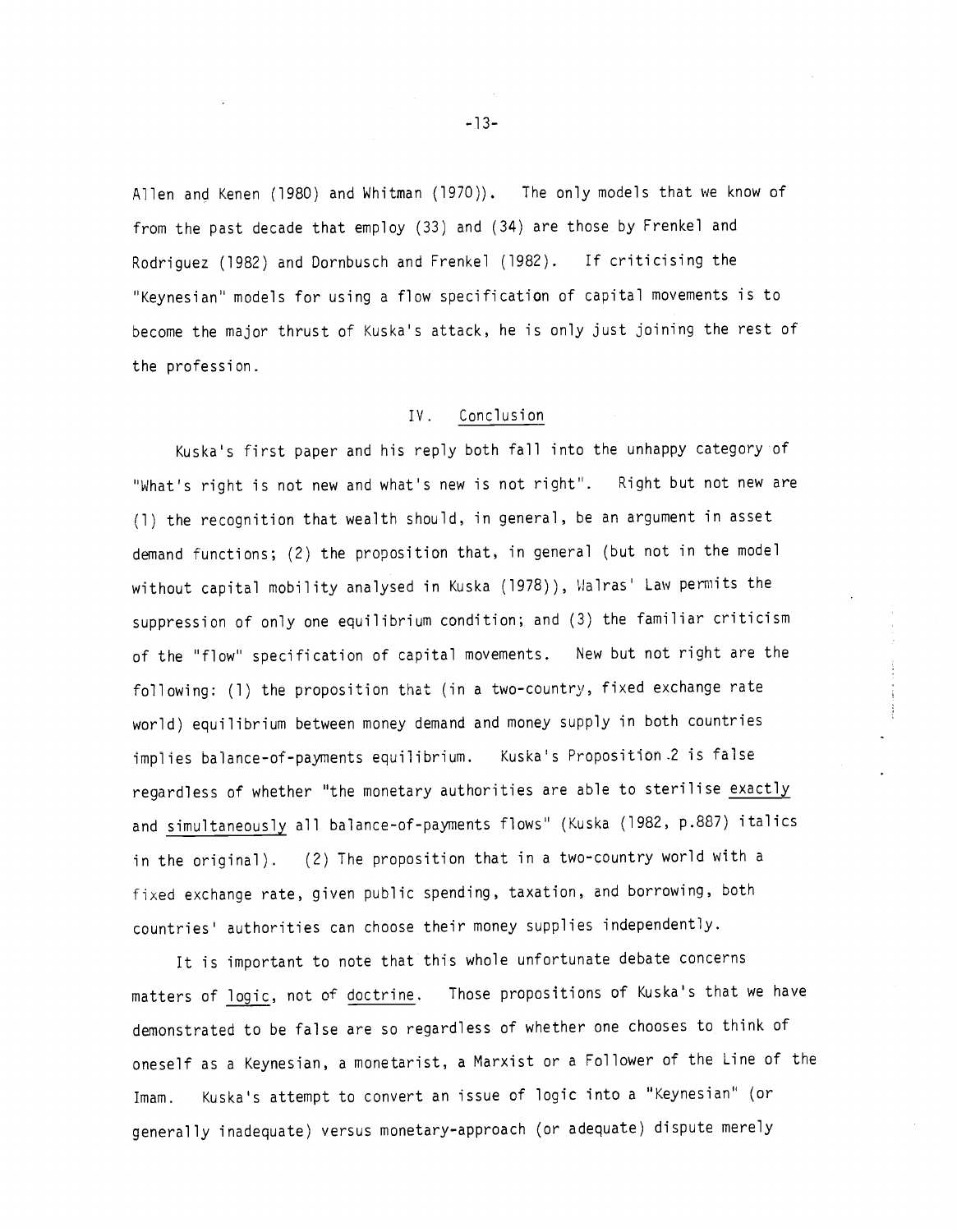obscures the real issue. The source of the logical error in his reply is fundamental and straightforward: he confuses changes in the stock of money with domestic credit expansion. In fact, when domestic credit expansion does not equal the difference between end-of-period money demand and the initial money stock,  $1$  it is the change in reserves created by a non-zero payments balance that creates the change in the money stock required to maintain money market equilibrium. This is the fundamental insight of the monetary approach to the balance of payments.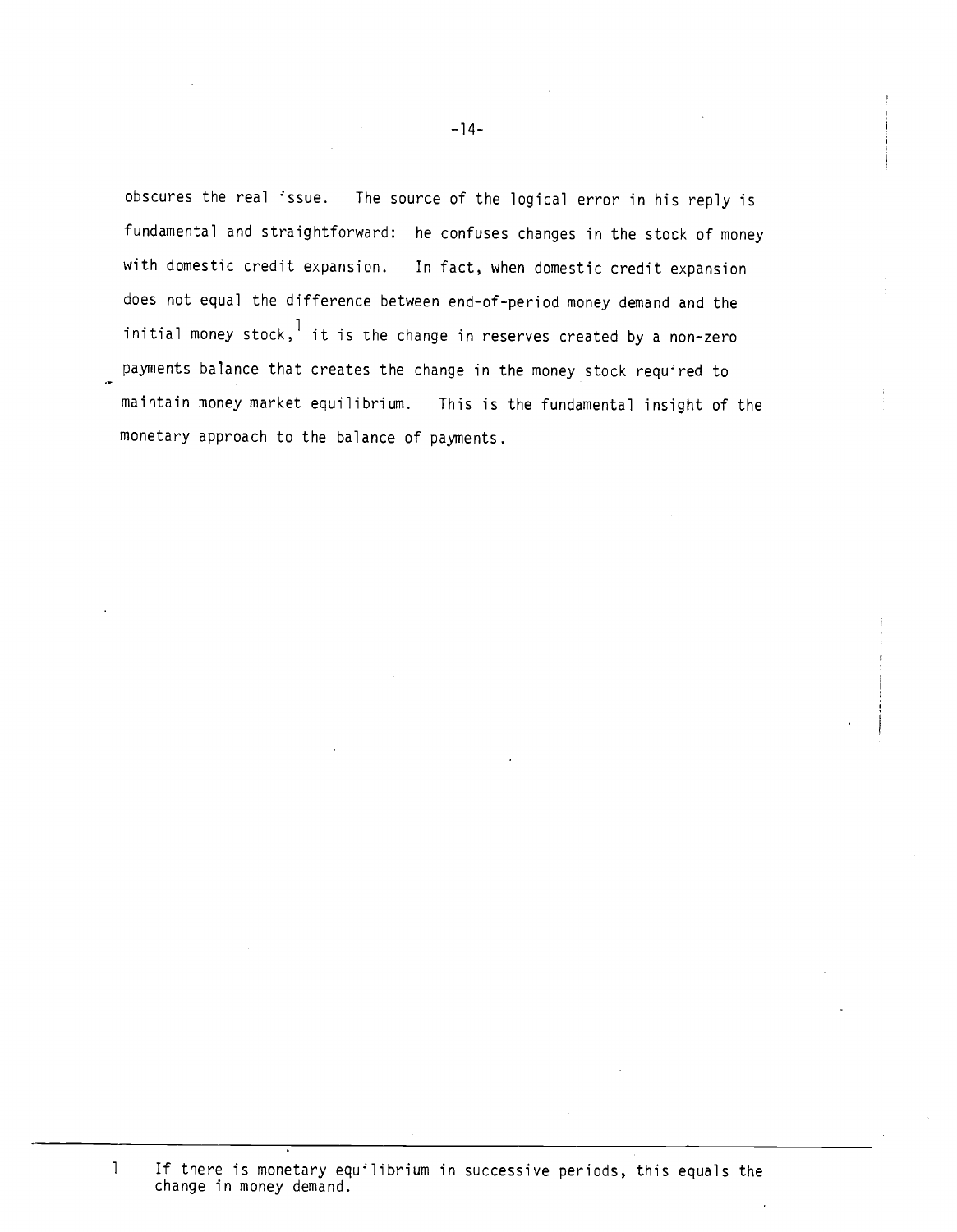#### REFERENCES

Allen, P.R. and Kenen, P.B. (1980), Asset Markets, Exchange Rates and Economic Integration, Cambridge University Press, Cambridge.

Branson, W.H. (1970), "Monetary Policy and the New View of International Capital Movements", Brookings Papers on Economic Activity, Vol. 2, 1970.

\_\_\_\_\_\_\_\_\_\_ (l976a), 'The Dual Roles of the Government Budget Constraint and the Balance of Payments in the Movement from Short—Run to Long-Run Equilibrium", Quarterly Journal of Economics, 90, August 1976, pp.345—367.

- (1976b), "Portfolio Equilibrium and Monetary Policy with Foreign and Non-Traded Assets" in Emil-Maria Claassen and P. Salin eds., Recent Issues in International Monetary Economics, Amsterdam 1976.
- Buiter, W.H. (1980), 'Walras Law and All That", International Economic Review, 21, February, pp.1-16.
- Buiter, W.H. and Eaton, J. (1981), "Keynesian Balance of Payments Models: Comment", American Economic Review, 71, September, pp.784-95.
- Deardorff, A.V. (1981), "Keynesian Balance of Payments Models: Comment", American Economic Review, 71, September, pp.774-77.
- Dornbusch, R. (1977), "Capital Mobility and Portfolio Balance" in R.Z. Aliber ed. The Political Economy of Monetary Reform, MacMillan, London.
- Dornbusch, R. and Frenkel, J.A. (1982), "The Gold Standard and the Bank of England in the Crisis of 1847", unpublished, may 1982.
- Frenkel, J.A. and Rodriguez C.A. (1982), "Exchange Rate Dynamics and the Overshooting Hypothesis', International Monetary Fund Staff Papers, 29, March, pp.1-30.
- Johnson, H.G. (1971), Macroeconomics and Monetary Theory, Lectures in Economics 1, Gray-Mi lls, London.